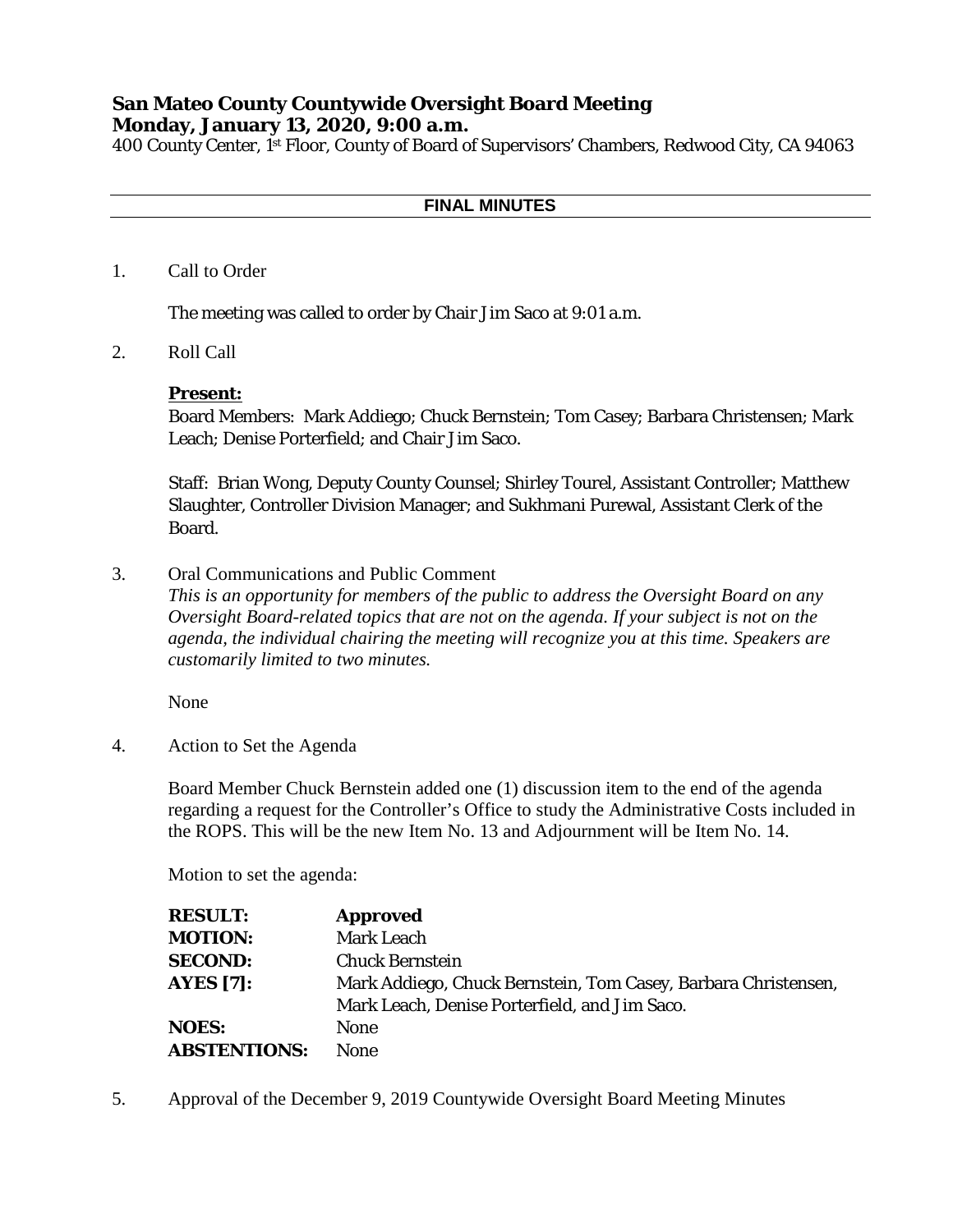| <b>MOTION:</b>      | Mark Addiego                                                   |
|---------------------|----------------------------------------------------------------|
| <b>SECOND:</b>      | <b>Mark Leach</b>                                              |
| <b>AYES</b> [7]:    | Mark Addiego, Chuck Bernstein, Tom Casey, Barbara Christensen, |
|                     | Mark Leach, Denise Porterfield, and Jim Saco.                  |
| <b>NOES:</b>        | <b>None</b>                                                    |
| <b>ABSTENTIONS:</b> | <b>None</b>                                                    |

6. Adopt a Resolution Approving the Annual Recognized Obligation Payment Schedule (ROPS 20-21) and FY 2020-21 Administrative Budget of the Pacifica Successor Agency

## **Speakers:**

Lorenzo Hines, Assistant City Manager, City of Pacifica

| <b>RESULT:</b>      | <b>Approved (Resolution No. 2020-01)</b>                       |
|---------------------|----------------------------------------------------------------|
| <b>MOTION:</b>      | <b>Tom Casey</b>                                               |
| <b>SECOND:</b>      | <b>Denise Porterfield</b>                                      |
| <b>AYES [7]:</b>    | Mark Addiego, Chuck Bernstein, Tom Casey, Barbara Christensen, |
|                     | Mark Leach, Denise Porterfield, and Jim Saco.                  |
| <b>NOES:</b>        | <b>None</b>                                                    |
| <b>ABSTENTIONS:</b> | <b>None</b>                                                    |

7. Adopt a Resolution Approving the Annual Recognized Obligation Payment Schedule (ROPS 20-21) and FY 2020-21 Administrative Budget of the East Palo Alto Successor Agency

## **Speakers:**

Brenda Olwin, Finance Director, City of East Palo Alto Shirley Tourel, Assistant Controller

| <b>RESULT:</b>      | <b>Approved (Resolution No. 2020-02)</b>                       |
|---------------------|----------------------------------------------------------------|
| <b>MOTION:</b>      | <b>Barbara Christensen</b>                                     |
| <b>SECOND:</b>      | <b>Tom Casey</b>                                               |
| <b>AYES [7]:</b>    | Mark Addiego, Chuck Bernstein, Tom Casey, Barbara Christensen, |
|                     | Mark Leach, Denise Porterfield, and Jim Saco.                  |
| <b>NOES:</b>        | <b>None</b>                                                    |
| <b>ABSTENTIONS:</b> | <b>None</b>                                                    |

8. Adopt a Resolution Approving the Annual Recognized Obligation Payment Schedule (ROPS 20-21) and FY 2020-21 Administrative Budget of the San Bruno Successor Agency

#### **Speakers:**

Keith DeMartini, Finance Director, City of San Bruno

| <b>RESULT:</b> | <b>Approved (Resolution No. 2020-03)</b> |
|----------------|------------------------------------------|
| <b>MOTION:</b> | <b>Tom Casey</b>                         |
| <b>SECOND:</b> | Denise Porterfield                       |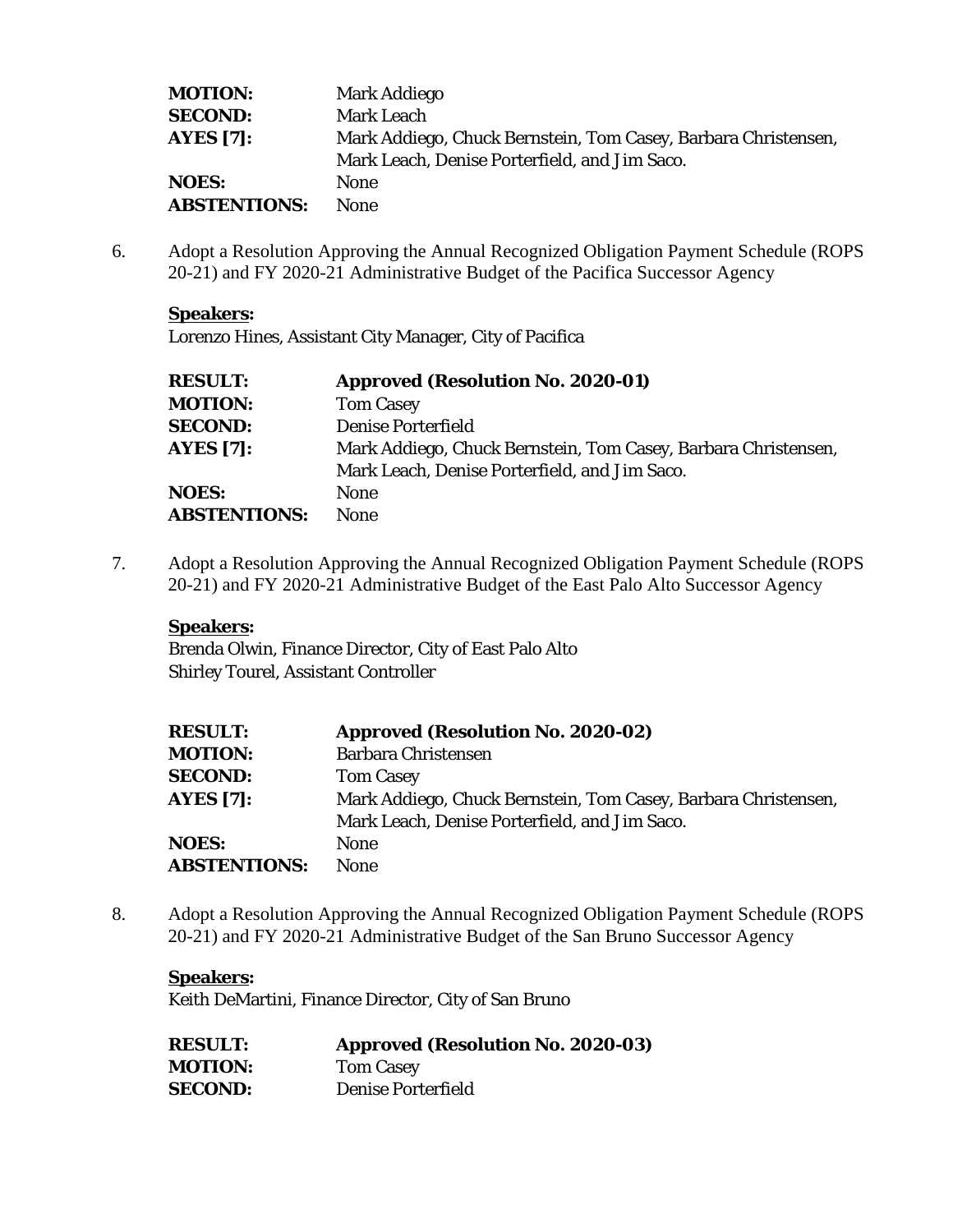| AYES $[7]$ :        | Mark Addiego, Chuck Bernstein, Tom Casey, Barbara Christensen, |
|---------------------|----------------------------------------------------------------|
|                     | Mark Leach, Denise Porterfield, and Jim Saco.                  |
| <b>NOES:</b>        | <b>None</b>                                                    |
| <b>ABSTENTIONS:</b> | <b>None</b>                                                    |

10. Adopt a Resolution Approving the Annual Recognized Obligation Payment Schedule (ROPS 20-21) and FY 2020-21 Administrative Budget of the Redwood City Successor Agency

#### **Speakers:**

Carolyne Kerans, Senior Accountant, City of Redwood City Shirley Tourel, Assistant Controller

Motion to postpone this item to the January 27, 2020 Oversight Board Meeting:

| <b>RESULT:</b>      | <b>Approved</b>                                                |
|---------------------|----------------------------------------------------------------|
| <b>MOTION:</b>      | <b>Chuck Bernstein</b>                                         |
| <b>SECOND:</b>      | Mark Addiego                                                   |
| <b>AYES</b> [7]:    | Mark Addiego, Chuck Bernstein, Tom Casey, Barbara Christensen, |
|                     | Mark Leach, Denise Porterfield, and Jim Saco.                  |
| <b>NOES:</b>        | <b>None</b>                                                    |
| <b>ABSTENTIONS:</b> | None                                                           |

11. Adopt a Resolution Approving the Annual Recognized Obligation Payment Schedule (ROPS 20-21) and FY 2020-21 Administrative Budget of the South San Francisco Successor Agency

## **Speakers:**

Janet Salisbury, Finance Director, City of S. San Francisco Suzy Kim, Associate at RSG and Successor Agency's Consultant Steve Mattas, Assistant City Attorney, City of South San Francisco Matthew Slaughter, Controller Division Manager Jonas Vass, Sr. Vice President – Development, Kilroy Realty Shirley Tourel, Assistant Controller

Motion to postpone this item to the January 27, 2020 Oversight Board Meeting:

| <b>RESULT:</b>      | <b>Approved</b>                                                |
|---------------------|----------------------------------------------------------------|
| <b>MOTION:</b>      | <b>Jim Saco</b>                                                |
| <b>SECOND:</b>      | <b>Tom Casey</b>                                               |
| <b>AYES</b> [7]:    | Mark Addiego, Chuck Bernstein, Tom Casey, Barbara Christensen, |
|                     | Mark Leach, Denise Porterfield, and Jim Saco.                  |
| <b>NOES:</b>        | None                                                           |
| <b>ABSTENTIONS:</b> | <b>None</b>                                                    |

12. South San Francisco Successor Agency Informational Item on the Disposition of the 6.61 – Acre Site ("PUC Site") for High-Density, Mixed-Use Development (Discussion Only)